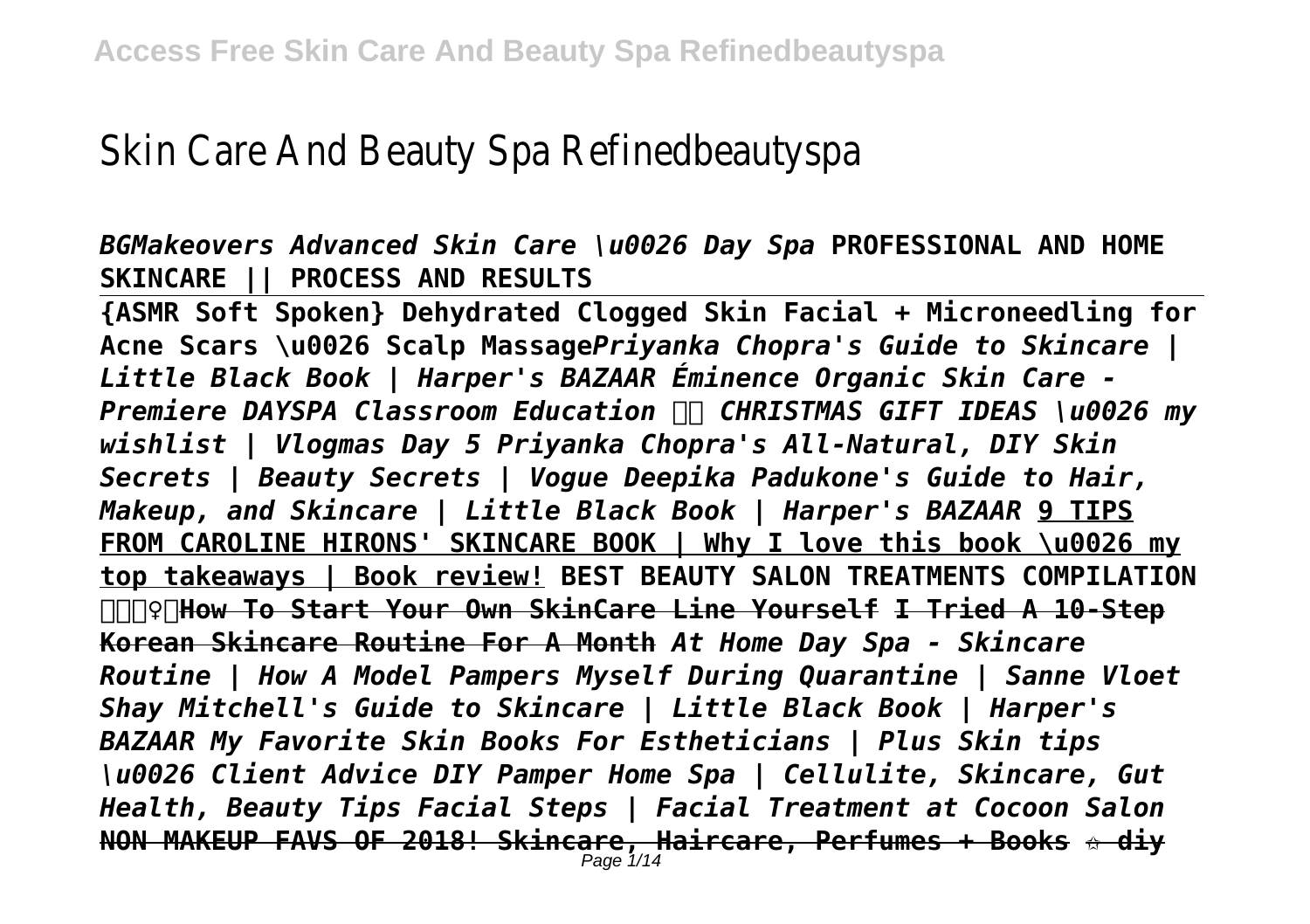**self care products ✩ SISLEY Skincare Esthetician SPA SKIN TIPS | #NORDSTROMBEAUTY Skin Care And Beauty Spa Repechage has created a full range of nutrient-rich seaweed-based skincare products featured at top spas globally. Repechage researchers seek out specific seaweeds beneficial for a range of skin conditions and therapeutic needs.**

**Skin Care Beauty Spa Nina's European Skin Care & Beauty Spa II. Day Spas Beauty Salons (212) 829-1102. 1091 2nd Ave. New York, NY 10022. 11. Beauty Jewel Spa and Laser Skin Care Center - CLOSED. Skin Care Day Spas Beauty Salons (58) 146 W 4th St. New York, NY 10012.**

**Essential Skin Care Day Spa in New York, NY with Reviews ... Tribeca Signature \$175 – 75 minutes. Our signature facial includes a deep cleansing, facial massage and layer upon layer of nutrition for your skin. Using three different modalities of facial massage we prepare the skin for better absorption of the nutrients found in our products and help you relax. Two different types of masks are used in our Signature Tribeca Beauty Facial – one to purify and draw out impurities, the other to hydrate and rejuvenate.**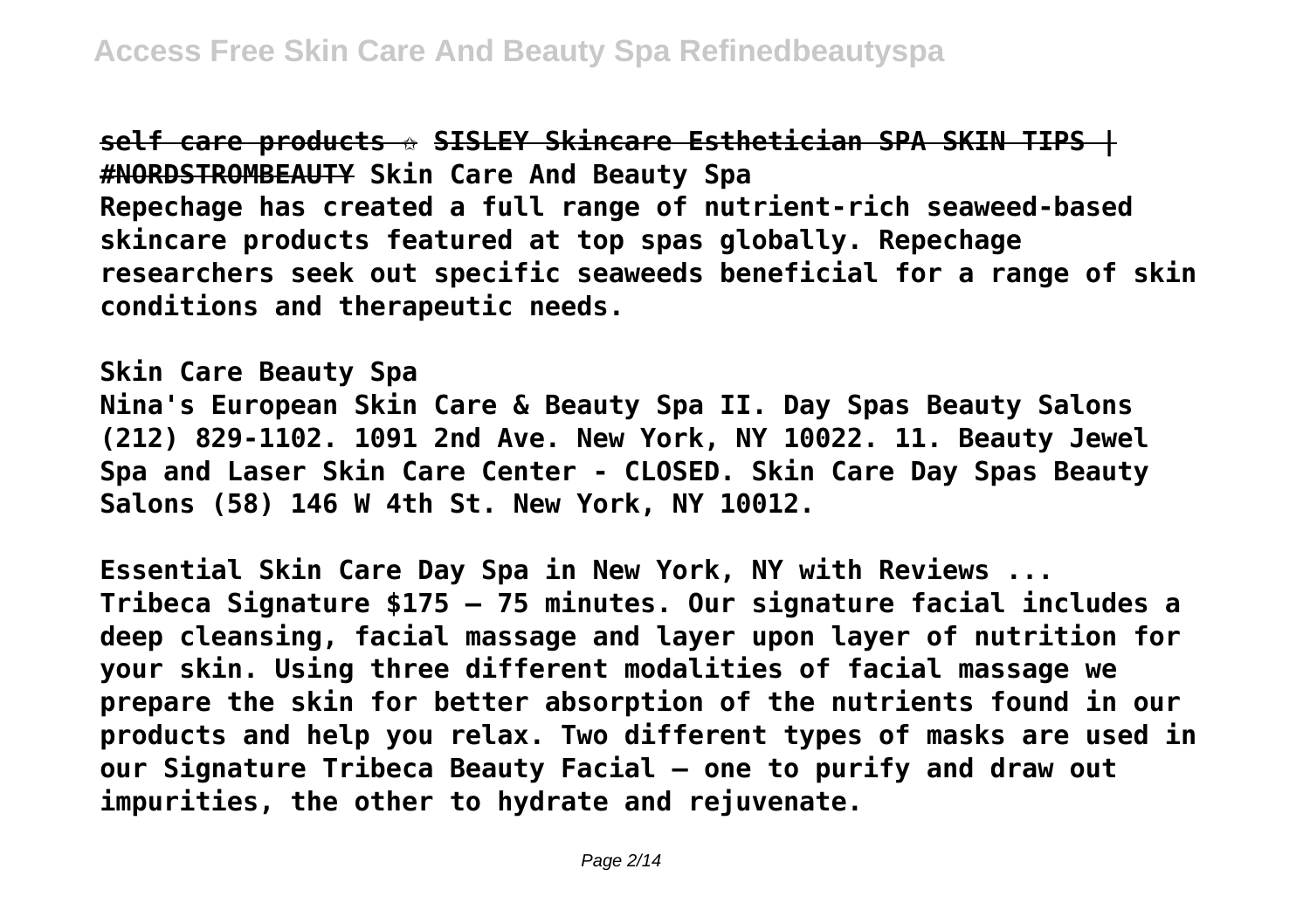**Tribeca Beauty Skin Care Treatments in NYC Get reviews, hours, directions, coupons and more for Advanced Skin Care Day Spa at 140 W 57th St Ste 3c, New York, NY 10019. Search for other Skin Care in New York on The Real Yellow Pages®. Browse**

**Advanced Skin Care Day Spa 140 W 57th St Ste 3c, New York ... At Midori Beauty Spa, we help get rid of facial imperfection and bring out your natural beauty through a variety of skin care service. Our welcoming staff creates personalized treatments with a personal touch for lasting results. And with our state-of-the-art laser services, we are confident in our ability to give you a smooth, supple, and even ...**

**Midori Beauty Spa - 23 Photos - Skin Care - Bayside ... Bluemercury.com is a leading luxury beauty retailer offering the best cosmetics, skin care, makeup, perfume, hair, and bath and body.**

**Cosmetics, Skincare, Wellness and Spa | bluemercury Flair Skin Care Studio is a boutiue style spa located in Red Hook, NY. We offer Natural/Vegan Spray Tanning, Facials, Cryotherapy Facials, Far Infrared Body Wraps, Facial/Body Waxing**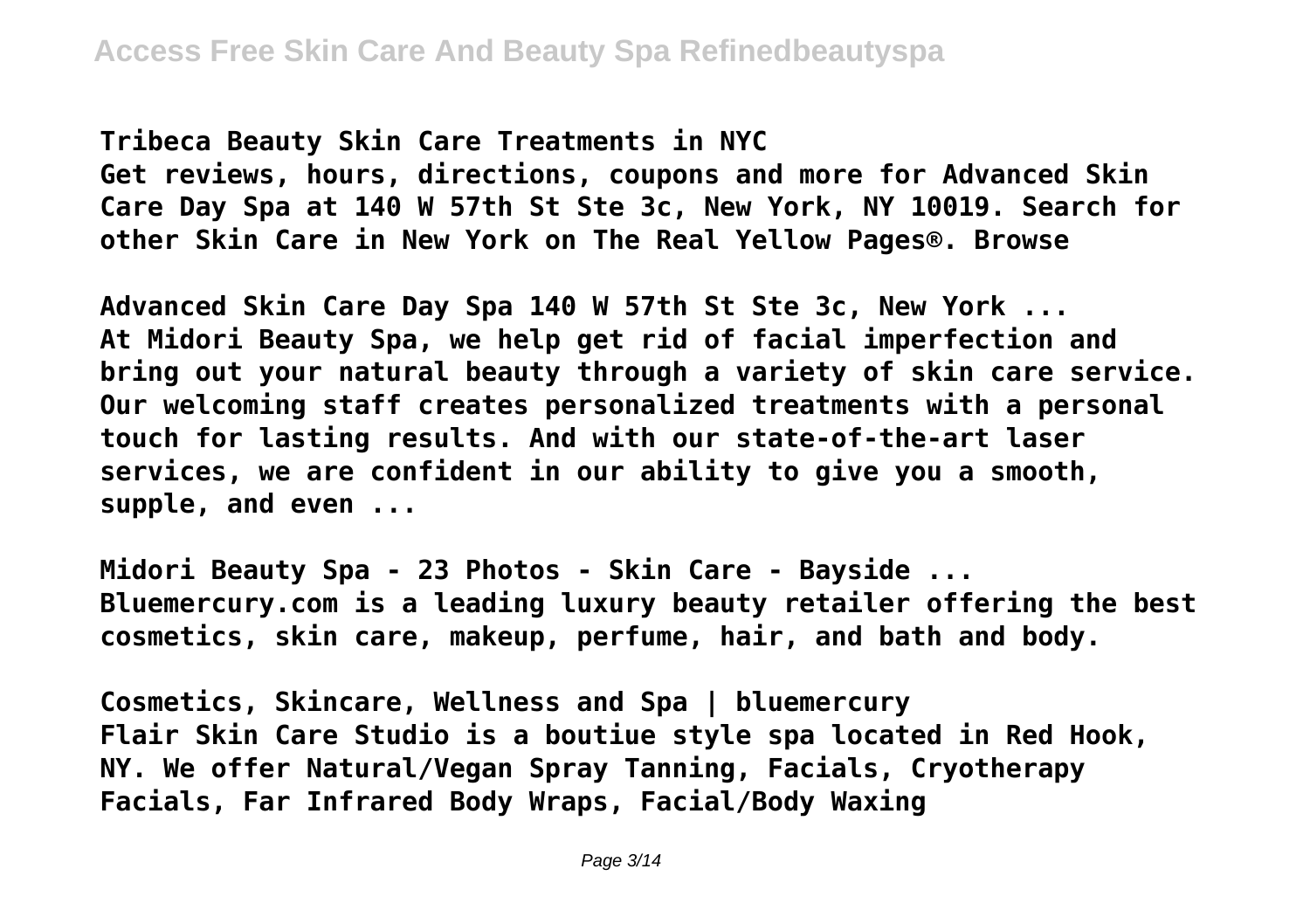**Flair Skin Care Studio- Spray Tans/Facials/Cryotherapy Red ... Give the perfect gift of Ayurvedic Skincare and therapeutic Spa treatments ... Seasonal Picks. Timeless Beauty. For All Skin Types. A luxurious ritual of age-defying beauty for all skin types, plus our best-selling Liposomes Vitamin C Serum as your complimentary bonus gift. ... For All Skin Types. Indulge in the sweet self-love ritual of body ...**

**Home – PRATIMA Skincare Welcome to SkinCare Suites Spa featuring bareMinerals! Full Service Spa in Port Angeles, WA SkinCare Suites Spa in Port Angeles, WA offers award-winning spa services to men and women across the Olympic Peninsula.**

**Day Spa in Port Angeles, WA | SkinCare Suites Spa Microdermabrasion is a minimally invasive procedure used to renew overall skin tone and texture .It can improve the appearance of sun damage Skin Care Beauty Spa - From \$48 - Westminster, CA | Groupon**

**Skin Care Beauty Spa - From \$48 - Westminster, CA | Groupon Beautify Spa Services. We Offer the Finest Skin Care Treatments. to Help You Achieve Better, Healthier. & Younger Looking Skin! When You**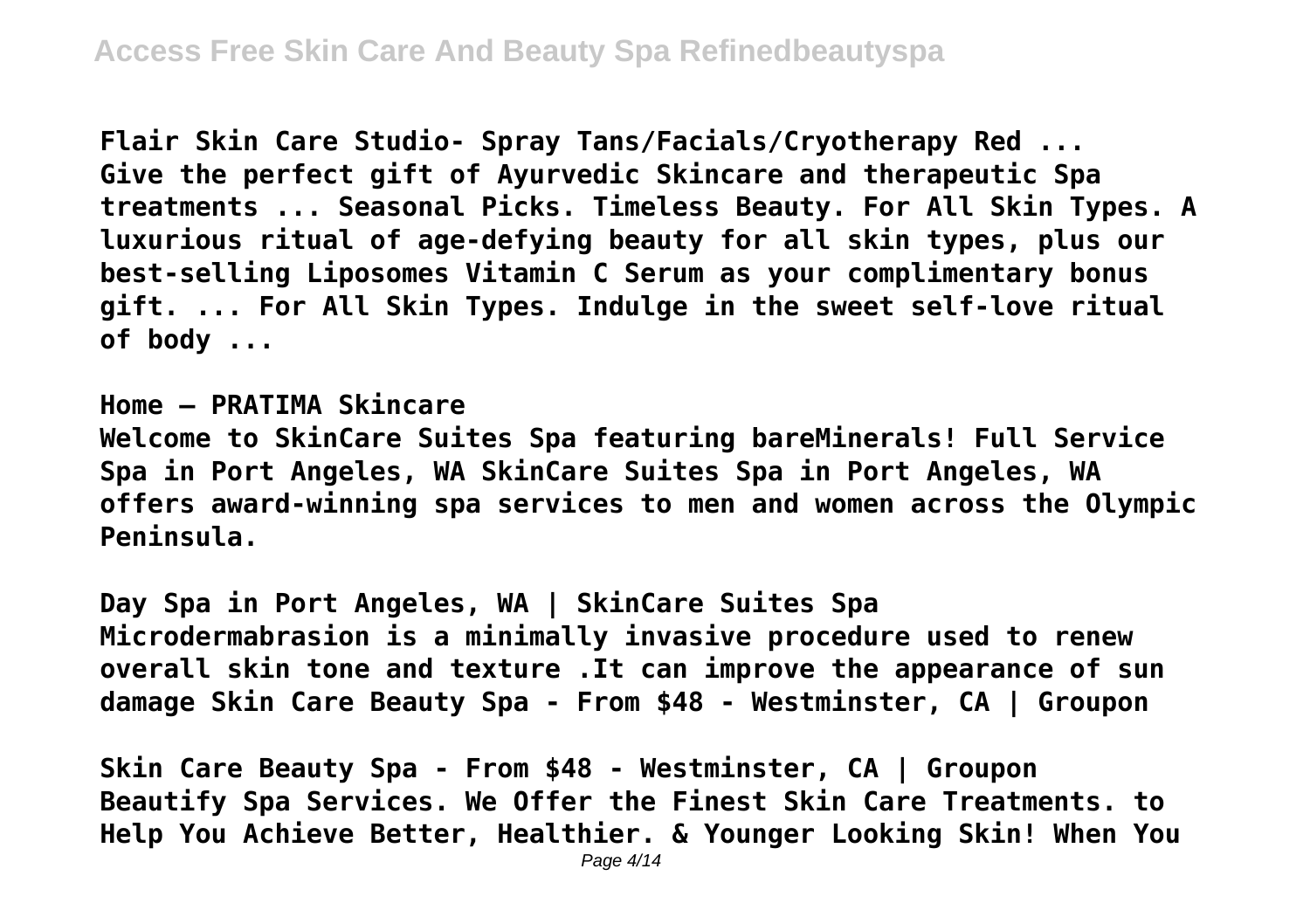**Look Better -- You Feel Better!! We began Beautify Spa in mid-2011 with only one customer - Today, we are the #1 Day/Med Spa\*. in the U.S.**

**Scottsdale Med Spa | Beautify Spa | Injectable & Skincare ... Savor Beauty is natural skincare, inspired by Korean self-care rituals. Handmade in small batches, our products are made with certified organic ingredients + used in our holistic spas. Newsletter**

**Organic Skincare - Savor Beauty 2 reviews of Skin Care Beauty Spa "I highly recommend Js skin care, Jennifer is so amazing! She's very knowledgeable, and educated in what she does. My skin looks and feels great, I am excited to stay looking young I'm so glad I found Jennifer! If you want great skin book an appointment, absolutely love!!"**

**Skin Care Beauty Spa - 37 Photos - Aestheticians - 2111A ... Laser Hair Removal and Skin Care. At NC Beauty Spa, your skin care needs without the pricey Industry Cost. We are using Diolaze XL by InMode - a true Diode laser which is a gold standard in Laser Hair Removal, FORMA for Skin Tightening-a non surgical face lift and HydraBeauty Machine for Hydra Facial Treatments.**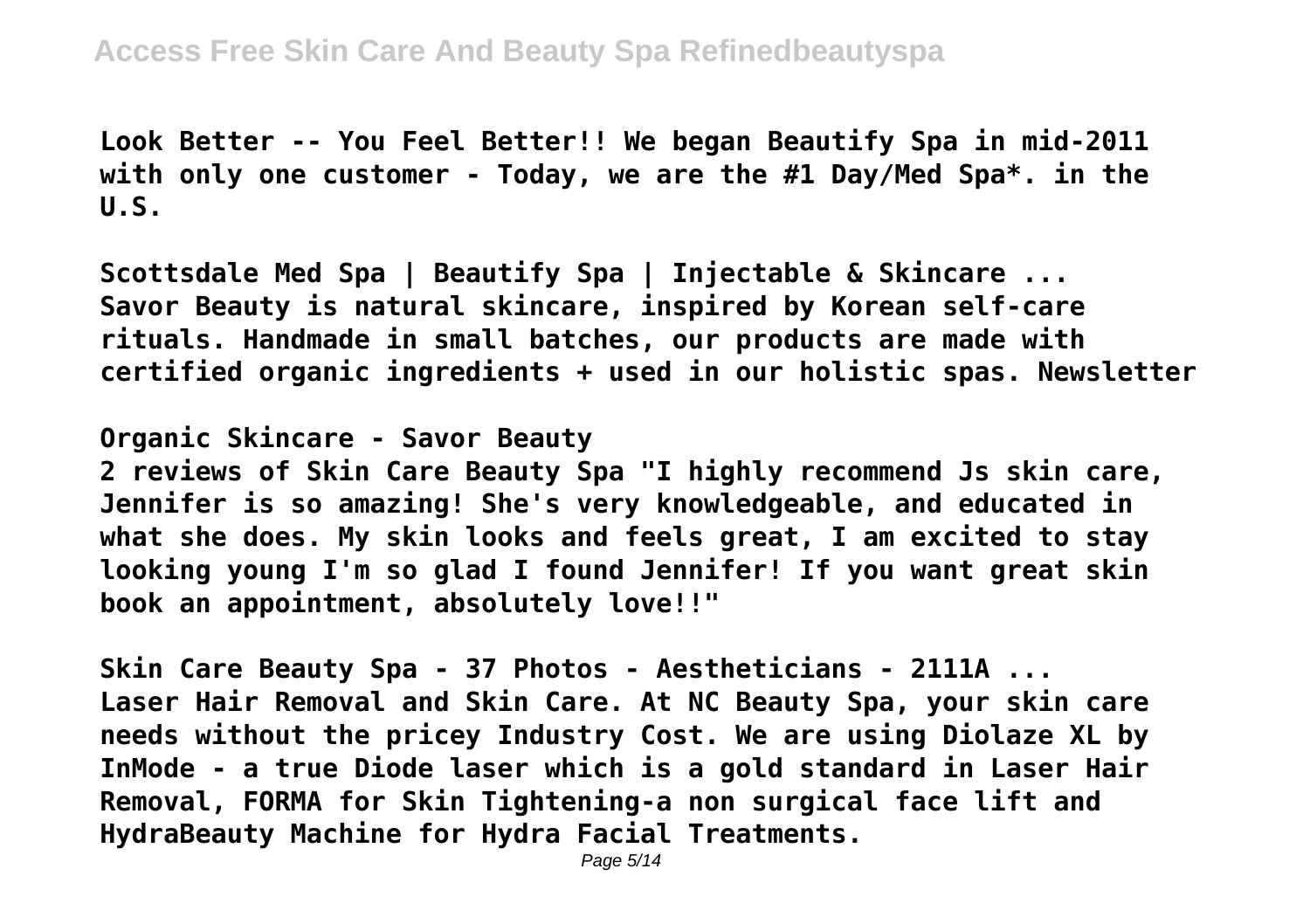**NC Beauty Spa - Laser Hair Removal and Skin Care O SKIN MED SPA specializes in spa treatments, med spa services and cosmetic surgery to address all your beauty and wellness concerns. O SKIN MED SPA is lead by renowned esthetician, Olivia Quido-Co, along with her highly qualified Estheticians, Medical Staff, Doctors and Board Certified Plastic Surgeon.**

**Home - Olivia Quido SkinCare & O Skin Med Spa SKIN CARE. Renew your body and mind with one of our luxurious body treatments offered at Minabella. From rejuvenating facials and body treatments to therapeutic massage and eyelash extensions, our talented professionals offer a wide array of spa services that will leave you looking and feeling fabulous. We're passionate about enhancing your skin and letting your natural beauty shine.**

**Minabella Beauty Resort - Skin Care, Facials, Beauty and ... Circadia, as usual, is taking great care of us! They have created 4 Christmas Gift Packs, each one targeting a common skin concern. Also, they are still offering their amazing Drop Ship program {\$8} which means all drop shipped purchases arrive with the Staycation At-Home Facial Kit.**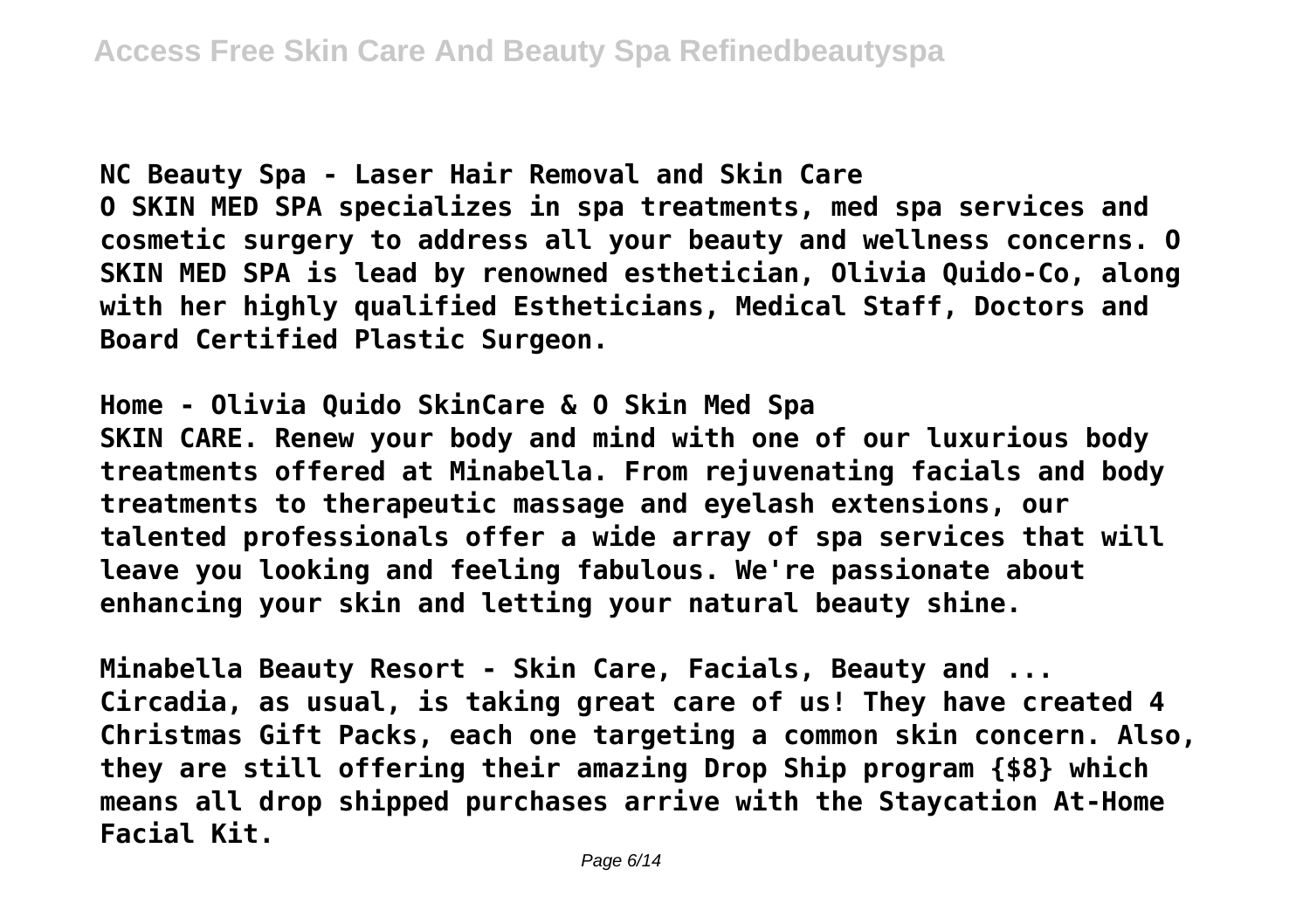**What's New at BLOOM... — BLOOM SkinCare & Beauty Boutique Day Spa located in Sunnyside, Queens offering beauty enhacement services ranging from Permanent Make up, Facials, Eye Lashes and much more.**

**Spa | Permanent Beauty & Skin Care | United States Sai Kay 21 Beauty Skincare is a well trusted beauty company with 5 locations in the New York City area. Staffed by over 40 expertly trained and professionally licensed beauticians, each centrally located Beauty Center is an immaculate and decadent oasis of personalized pampering right in your own neighborhood.**

*BGMakeovers Advanced Skin Care \u0026 Day Spa* **PROFESSIONAL AND HOME SKINCARE || PROCESS AND RESULTS**

**{ASMR Soft Spoken} Dehydrated Clogged Skin Facial + Microneedling for Acne Scars \u0026 Scalp Massage***Priyanka Chopra's Guide to Skincare | Little Black Book | Harper's BAZAAR Éminence Organic Skin Care - Premiere DAYSPA Classroom Education CHRISTMAS GIFT IDEAS \u0026 my wishlist | Vlogmas Day 5 Priyanka Chopra's All-Natural, DIY Skin*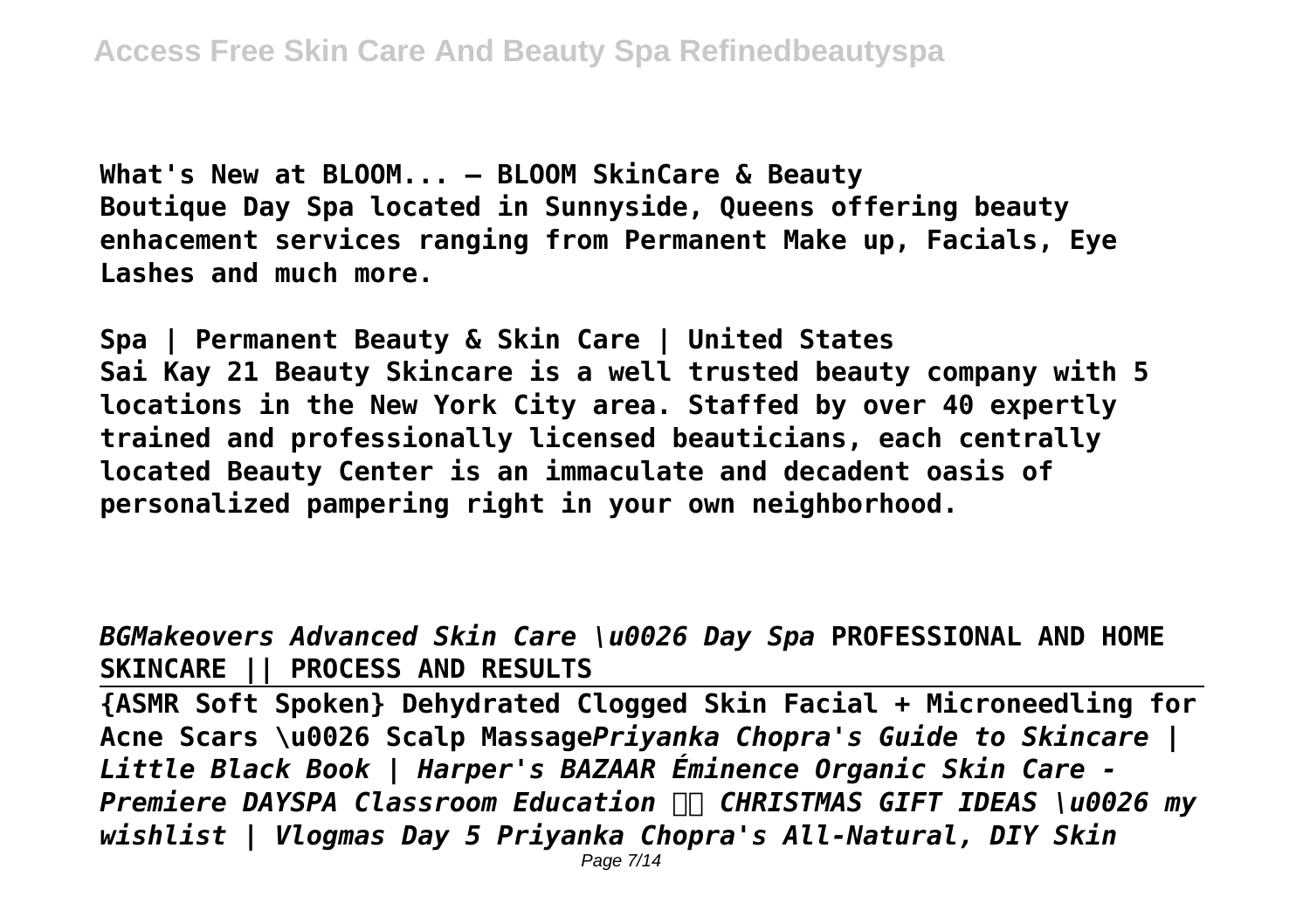*Secrets | Beauty Secrets | Vogue Deepika Padukone's Guide to Hair, Makeup, and Skincare | Little Black Book | Harper's BAZAAR* **9 TIPS FROM CAROLINE HIRONS' SKINCARE BOOK | Why I love this book \u0026 my top takeaways | Book review! BEST BEAUTY SALON TREATMENTS COMPILATION ♀️ How To Start Your Own SkinCare Line Yourself I Tried A 10-Step Korean Skincare Routine For A Month** *At Home Day Spa - Skincare Routine | How A Model Pampers Myself During Quarantine | Sanne Vloet Shay Mitchell's Guide to Skincare | Little Black Book | Harper's BAZAAR My Favorite Skin Books For Estheticians | Plus Skin tips \u0026 Client Advice DIY Pamper Home Spa | Cellulite, Skincare, Gut Health, Beauty Tips Facial Steps | Facial Treatment at Cocoon Salon* **NON MAKEUP FAVS OF 2018! Skincare, Haircare, Perfumes + Books ✩ diy self care products ✩ SISLEY Skincare Esthetician SPA SKIN TIPS | #NORDSTROMBEAUTY Skin Care And Beauty Spa Repechage has created a full range of nutrient-rich seaweed-based skincare products featured at top spas globally. Repechage researchers seek out specific seaweeds beneficial for a range of skin conditions and therapeutic needs.**

**Skin Care Beauty Spa Nina's European Skin Care & Beauty Spa II. Day Spas Beauty Salons (212) 829-1102. 1091 2nd Ave. New York, NY 10022. 11. Beauty Jewel**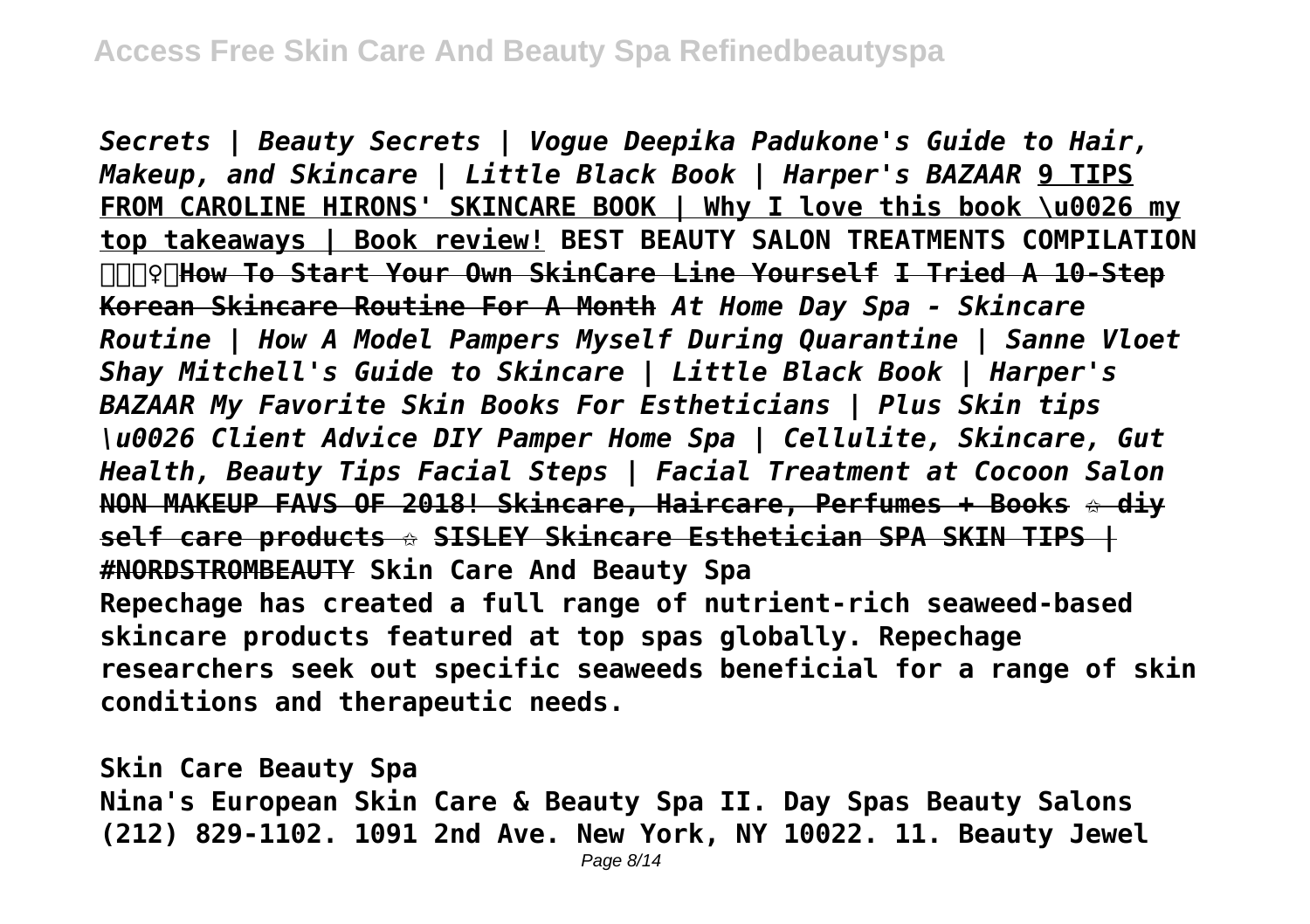**Spa and Laser Skin Care Center - CLOSED. Skin Care Day Spas Beauty Salons (58) 146 W 4th St. New York, NY 10012.**

**Essential Skin Care Day Spa in New York, NY with Reviews ... Tribeca Signature \$175 – 75 minutes. Our signature facial includes a deep cleansing, facial massage and layer upon layer of nutrition for your skin. Using three different modalities of facial massage we prepare the skin for better absorption of the nutrients found in our products and help you relax. Two different types of masks are used in our Signature Tribeca Beauty Facial – one to purify and draw out impurities, the other to hydrate and rejuvenate.**

**Tribeca Beauty Skin Care Treatments in NYC Get reviews, hours, directions, coupons and more for Advanced Skin Care Day Spa at 140 W 57th St Ste 3c, New York, NY 10019. Search for other Skin Care in New York on The Real Yellow Pages®. Browse**

**Advanced Skin Care Day Spa 140 W 57th St Ste 3c, New York ... At Midori Beauty Spa, we help get rid of facial imperfection and bring out your natural beauty through a variety of skin care service. Our welcoming staff creates personalized treatments with a personal touch for lasting results. And with our state-of-the-art laser**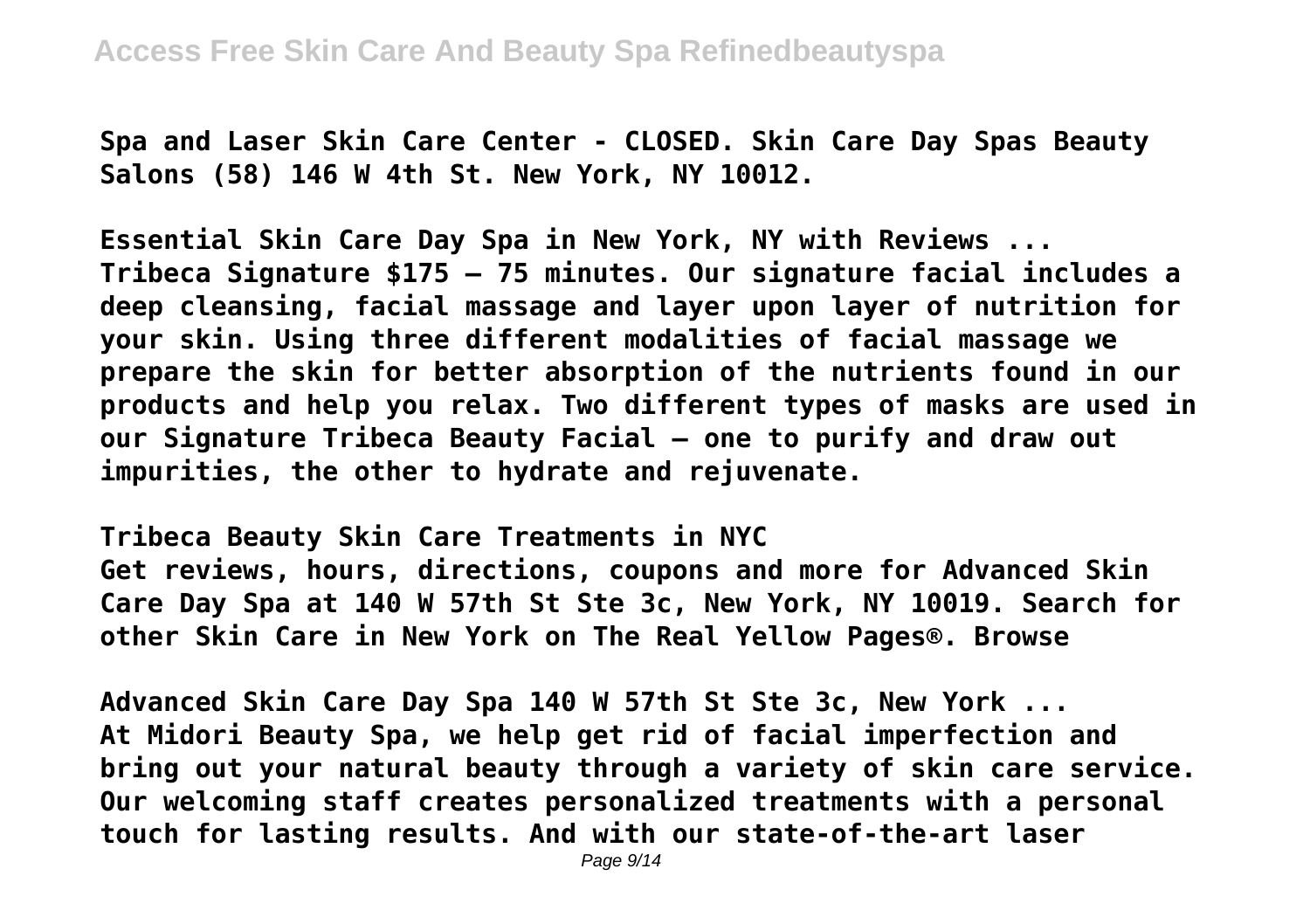**services, we are confident in our ability to give you a smooth, supple, and even ...**

**Midori Beauty Spa - 23 Photos - Skin Care - Bayside ... Bluemercury.com is a leading luxury beauty retailer offering the best cosmetics, skin care, makeup, perfume, hair, and bath and body.**

**Cosmetics, Skincare, Wellness and Spa | bluemercury Flair Skin Care Studio is a boutiue style spa located in Red Hook, NY. We offer Natural/Vegan Spray Tanning, Facials, Cryotherapy Facials, Far Infrared Body Wraps, Facial/Body Waxing**

**Flair Skin Care Studio- Spray Tans/Facials/Cryotherapy Red ... Give the perfect gift of Ayurvedic Skincare and therapeutic Spa treatments ... Seasonal Picks. Timeless Beauty. For All Skin Types. A luxurious ritual of age-defying beauty for all skin types, plus our best-selling Liposomes Vitamin C Serum as your complimentary bonus gift. ... For All Skin Types. Indulge in the sweet self-love ritual of body ...**

**Home – PRATIMA Skincare Welcome to SkinCare Suites Spa featuring bareMinerals! Full Service** Page 10/14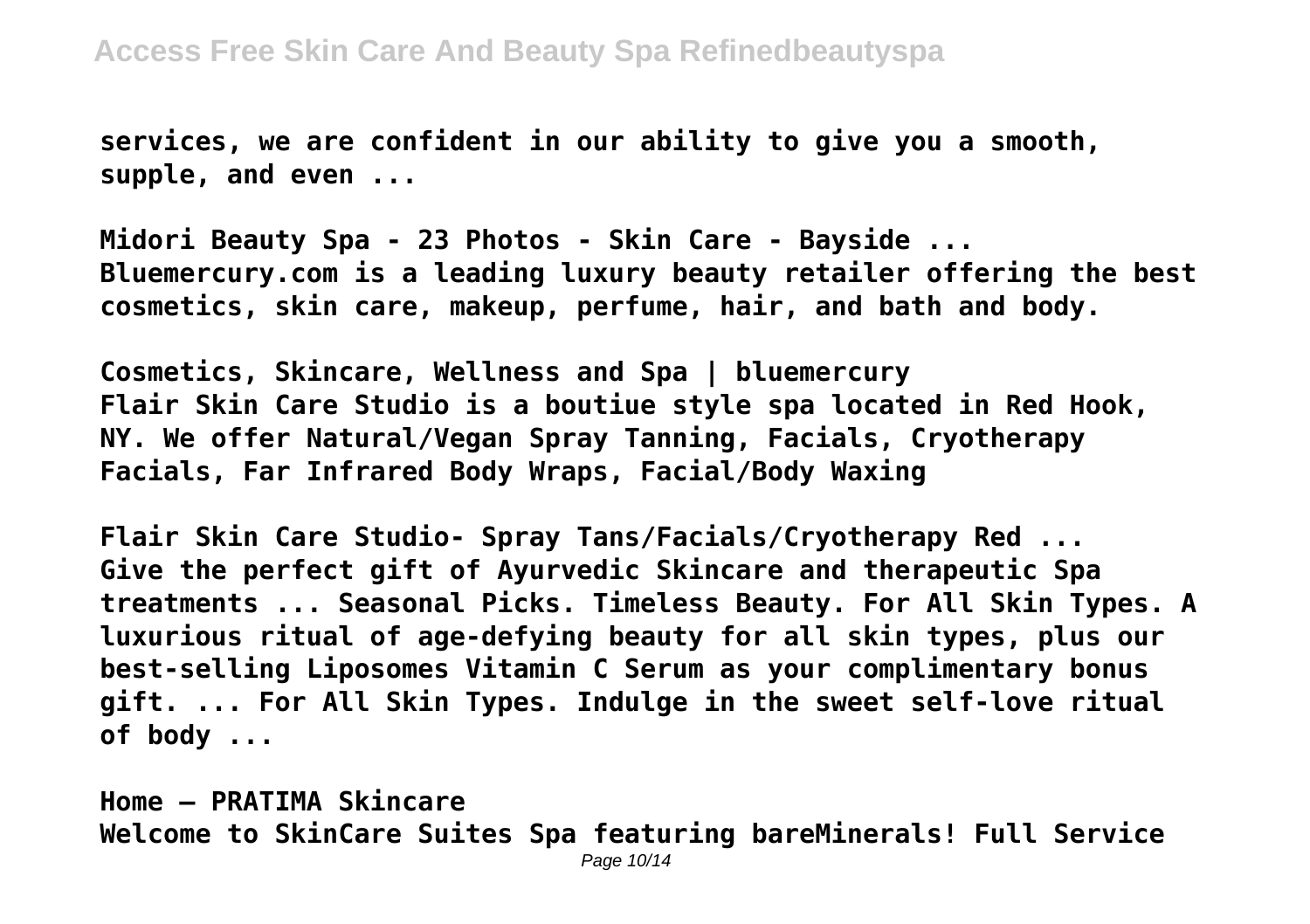**Spa in Port Angeles, WA SkinCare Suites Spa in Port Angeles, WA offers award-winning spa services to men and women across the Olympic Peninsula.**

**Day Spa in Port Angeles, WA | SkinCare Suites Spa Microdermabrasion is a minimally invasive procedure used to renew overall skin tone and texture .It can improve the appearance of sun damage Skin Care Beauty Spa - From \$48 - Westminster, CA | Groupon**

**Skin Care Beauty Spa - From \$48 - Westminster, CA | Groupon Beautify Spa Services. We Offer the Finest Skin Care Treatments. to Help You Achieve Better, Healthier. & Younger Looking Skin! When You Look Better -- You Feel Better!! We began Beautify Spa in mid-2011 with only one customer - Today, we are the #1 Day/Med Spa\*. in the U.S.**

**Scottsdale Med Spa | Beautify Spa | Injectable & Skincare ... Savor Beauty is natural skincare, inspired by Korean self-care rituals. Handmade in small batches, our products are made with certified organic ingredients + used in our holistic spas. Newsletter**

**Organic Skincare - Savor Beauty**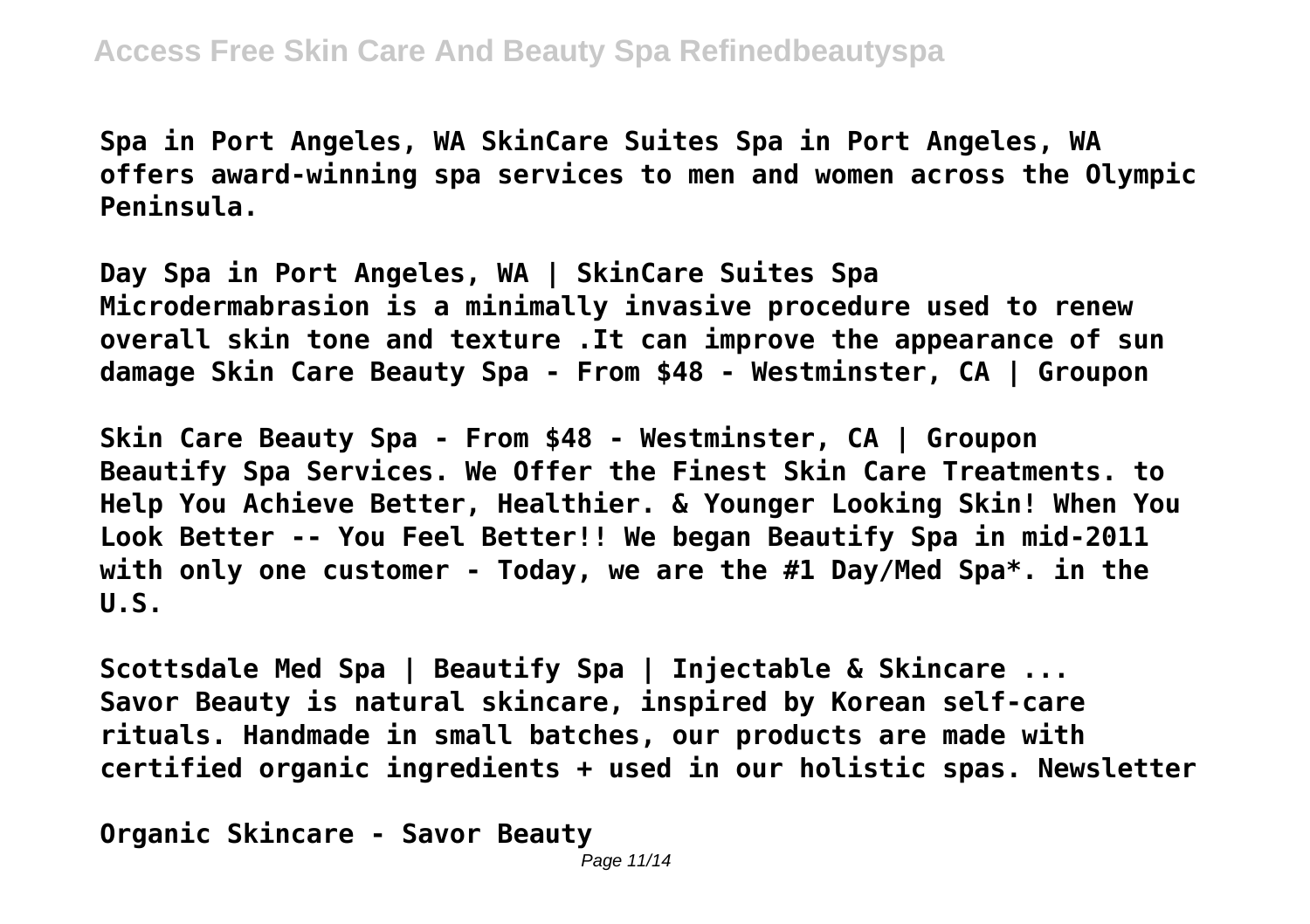**2 reviews of Skin Care Beauty Spa "I highly recommend Js skin care, Jennifer is so amazing! She's very knowledgeable, and educated in what she does. My skin looks and feels great, I am excited to stay looking young I'm so glad I found Jennifer! If you want great skin book an appointment, absolutely love!!"**

**Skin Care Beauty Spa - 37 Photos - Aestheticians - 2111A ... Laser Hair Removal and Skin Care. At NC Beauty Spa, your skin care needs without the pricey Industry Cost. We are using Diolaze XL by InMode - a true Diode laser which is a gold standard in Laser Hair Removal, FORMA for Skin Tightening-a non surgical face lift and HydraBeauty Machine for Hydra Facial Treatments.**

**NC Beauty Spa - Laser Hair Removal and Skin Care O SKIN MED SPA specializes in spa treatments, med spa services and cosmetic surgery to address all your beauty and wellness concerns. O SKIN MED SPA is lead by renowned esthetician, Olivia Quido-Co, along with her highly qualified Estheticians, Medical Staff, Doctors and Board Certified Plastic Surgeon.**

**Home - Olivia Quido SkinCare & O Skin Med Spa SKIN CARE. Renew your body and mind with one of our luxurious body**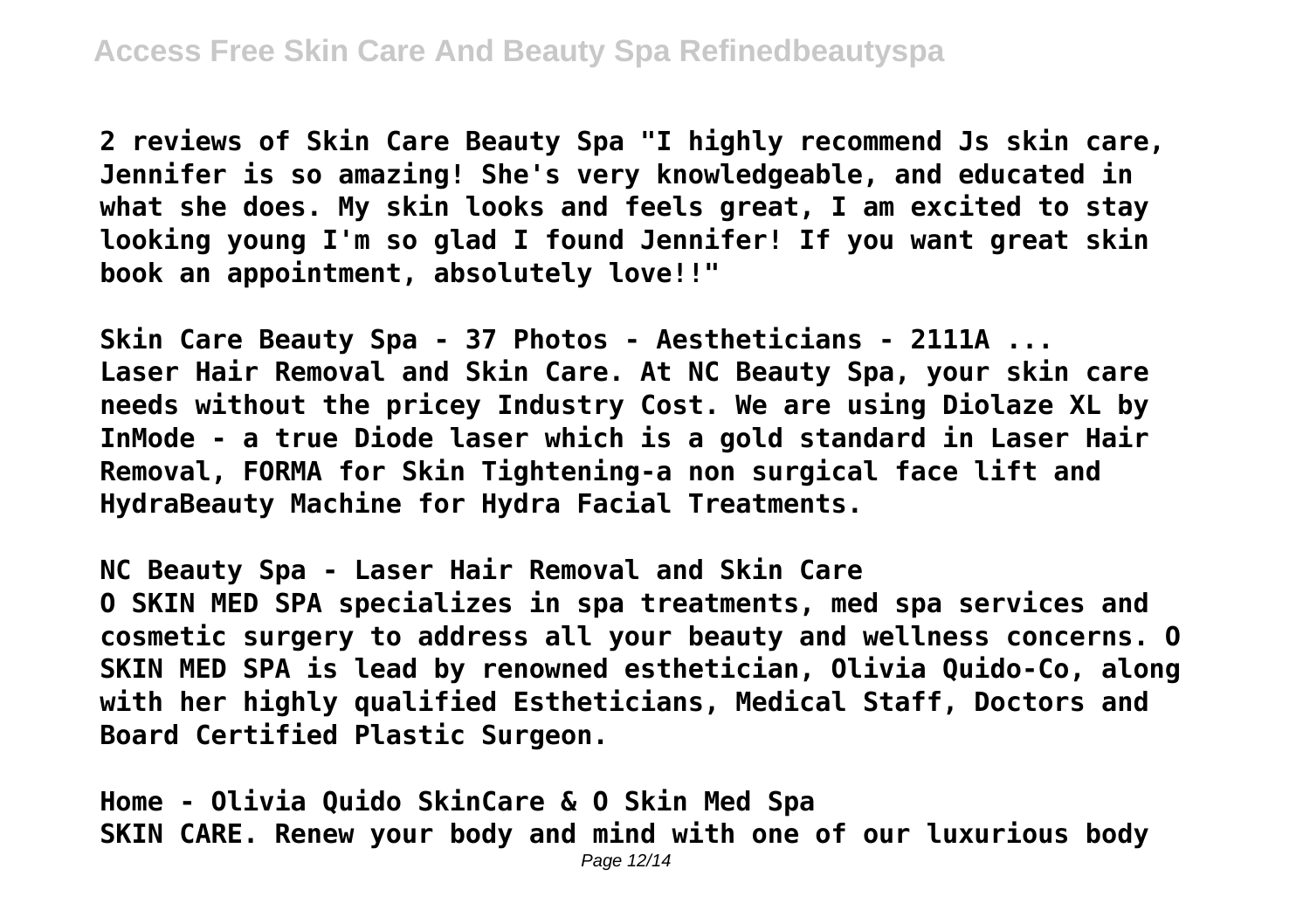**treatments offered at Minabella. From rejuvenating facials and body treatments to therapeutic massage and eyelash extensions, our talented professionals offer a wide array of spa services that will leave you looking and feeling fabulous. We're passionate about enhancing your skin and letting your natural beauty shine.**

**Minabella Beauty Resort - Skin Care, Facials, Beauty and ... Circadia, as usual, is taking great care of us! They have created 4 Christmas Gift Packs, each one targeting a common skin concern. Also, they are still offering their amazing Drop Ship program {\$8} which means all drop shipped purchases arrive with the Staycation At-Home Facial Kit.**

**What's New at BLOOM... — BLOOM SkinCare & Beauty Boutique Day Spa located in Sunnyside, Queens offering beauty enhacement services ranging from Permanent Make up, Facials, Eye Lashes and much more.**

**Spa | Permanent Beauty & Skin Care | United States Sai Kay 21 Beauty Skincare is a well trusted beauty company with 5 locations in the New York City area. Staffed by over 40 expertly trained and professionally licensed beauticians, each centrally**